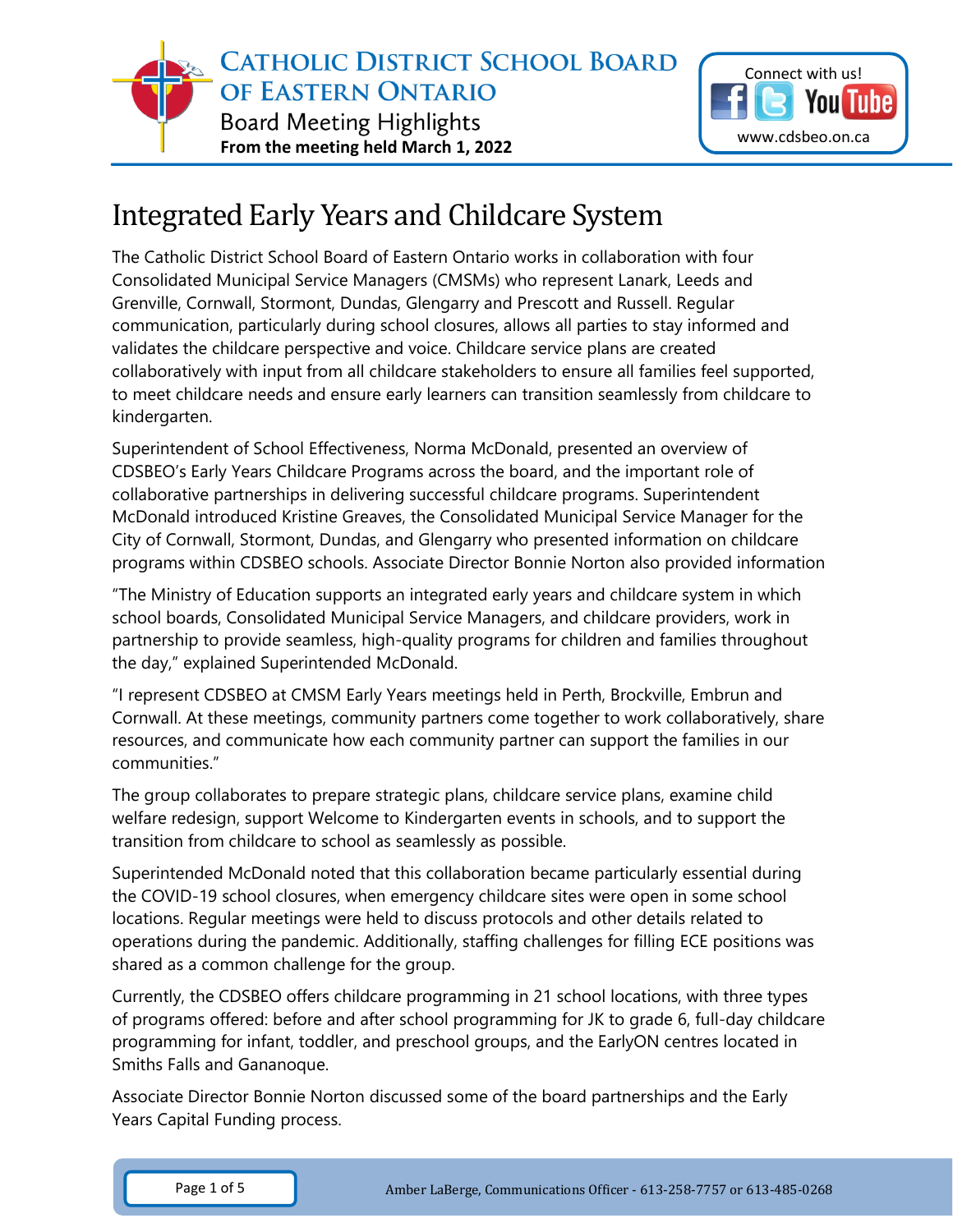**CATHOLIC DISTRICT SCHOOL BOARD** OF EASTERN ONTARIO **Board Meeting Highlights From the meeting held March 1, 2022**



"There are various partners involved, including as mentioned, the daycare providers, the board architect, the Ministry of Education Early Years division, and the Capital Analysts at the Ministry of Education. Licensing is required through the MOE Early Years division. We love to see these projects come to fruition in our schools, and it is highly probably that if a child attends a childcare program within one of our schools, it is likely that they will move into the Kindergarten program at that school. This opportunity provides a seamless transition for our youngest learners."

A joint capital submission in partnership with the CMSM from the United Counties of Prescott and Russell, and childcare providers Kinder Kids Early Years Inc., was successfully submitted to the Ministry of Education to renovate the childcare area at Mother Teresa Catholic School in Russell.

"On December 13th, 2021, MPP Sam Oosterhoff, Parliamentary Assistant to the Minister of Education, visited Limoges for an announcement that funding for a renovation to accommodate 24 children in a preschool program at Mother Teresa would be provided in the amount of \$505,794," noted Superintendent McDonald.

Kristine Greaves, the CMSM for Cornwall, Stormont, Dundas, and Glengarry, joined the meeting to discuss the process for establishing childcare programming in a school location. She explained that an assessment is made based on community needs, through a process which assesses viability of both the new and current spaces in the system. Greaves also discussed that family grouping programs can be implemented and adjusted based on the need within the community. This process allows a smaller program to operate with mixed age children, to a maximum of 15 children. Specifically, two potential programs at Iona Academy and St. Peter Catholic School were noted.

"Thank you to all for this very informative presentation. We appreciate learning about the partnerships we are building, and we look forward to continuing these partnerships to deliver successful childcare programming for our communities," concluded Chair Lalonde.

## Eastern Ontario and Leeds, Grenville & Lanark District Health Units Chief Medical Officers Update

Director of Education Laurie Corrigan welcomed Dr. Paula Stewart, Medical Officer of Health with the Leeds, Grenville and Lanark District Health Unit, to present an update to the Board regarding the current status of COVID-19 in Eastern Ontario and to discuss masking for students in the school setting. Both Dr. Paula Stewart and Dr. Paul Roumeliotis (EOHU) have been instrumental in guiding the Board through the creation of the re-entry plan, as well as in providing regular consultation on the return to school.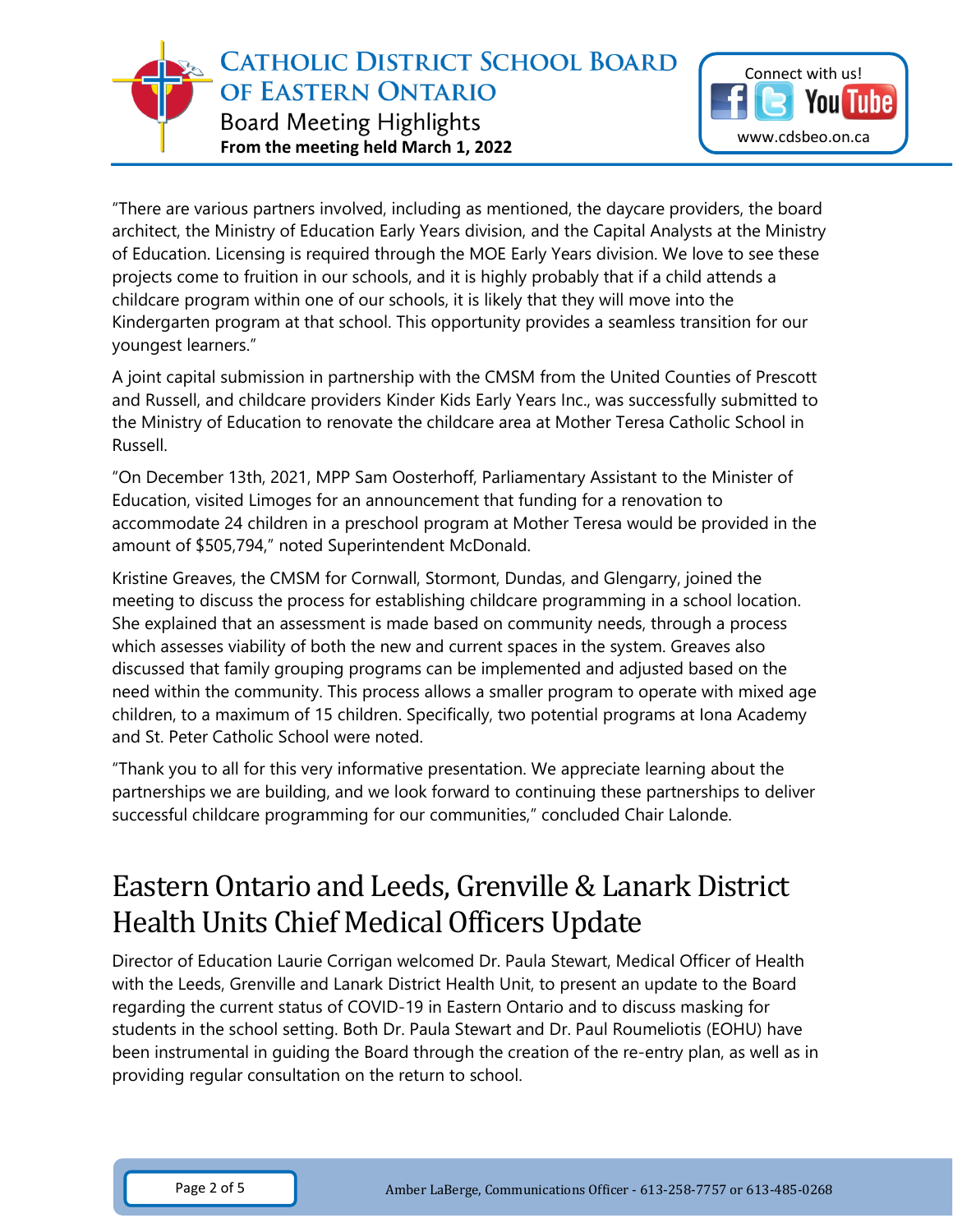**CATHOLIC DISTRICT SCHOOL BOARD** OF EASTERN ONTARIO **Board Meeting Highlights From the meeting held March 1, 2022**



Dr. Stewart began by providing an overview of the local COVID-19 case data for the Leeds, Grenville and Lanark District Health Unit, and on behalf of Dr. Paul Roumeliotis, for the Eastern Ontario Health Unit. The number of new COVID-19 infections presented in the data, represent those who are eligible for PCR testing, which includes a very small group of people who work in high-risk congregate settings, or those who are at high risk of severe disease. However, Dr. Stewart noted that this would still give a picture of the overall trend.

"You will notice that we still had a significant number of cases at the beginning of February, and that things have steadily continued to decline throughout the month," explained Dr. Stewart.

Another indicator that is currently being tracked is absenteeism. The province has setup a website reporting page which includes daily data on school absenteeism. Data is submitted by schools to local public health units when absence rates are 30 per cent above baseline.

"In our region, we have been doing very well, and when the school does reach that point, in most cases, it is unrelated to COVID-19 – for example a field trip or bus cancellations. When we consider the three indicators, the number of positive cases, the case positivity rate, and school absences, it demonstrates that we are heading in the right direction."

When there is not an emergency, it means that everyone must implement measures to make a difference for those at risk. Live Well Alongside COVID-19 is being promoted by local public health to help communities implement a more sustainable approach to COVID-19. The community focus helps to prevent severe cases, protect the vulnerable, and ensure health care system capacity. It helps community members to consider risk factors, decide what's important, and the precautions to be put in place when necessary.

"The vaccine is a critical piece that is helping us to live well alongside COVID-19. When the province lifts precautions, then it's up to us as a community, to decide what we should do collectively to protect those who can become very sick with COVID-19," noted Dr. Stewart.

Live Well strategies include healthy eating, physical activity, good sleep habits, social connections, and support, practicing social distancing, hand washing and masking, and staying at home when sick.

Mask mandates in schools have been associated with lower incidence of COVID-19 infection. Overall, Dr. Stewart noted that it is challenging to measure the independent impact of maskwearing, as schools implement layered measures for prevention. Adherence to masking policies is typically higher in school settings, versus community settings, with increased compliance with age. Additionally, Dr. Stewart noted that no objective evidence has been found for reduced respiratory function in children that wore masks, and there has been no evidence of negative cognitive impacts. Studies on the psychological, communicative, and dermatologic impacts of child mask-wearing have concluded mixed results.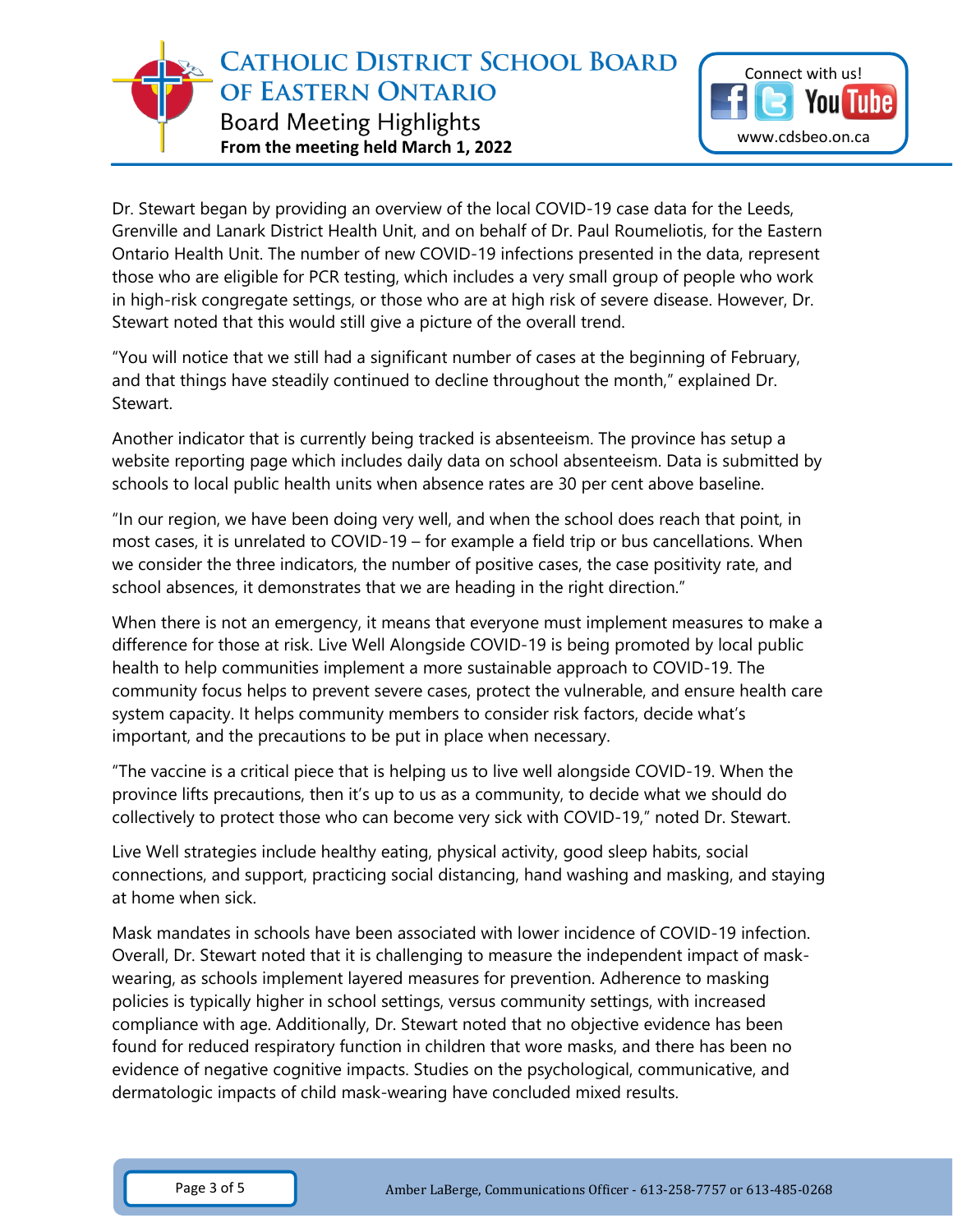

"Under new provincial guidelines, students in kindergarten are strongly encouraged, but not required to wear masks. Students in grades 1 through 12 are required to wear a mask indoors, in school, and on school vehicles."

The masking policy for kindergarten students was initially implemented on November  $8<sup>th</sup>$ , 2021, under the direction of public health. The Board of Trustees voted to implement the new, updated provincial masking policy for kindergarten students moving forward.

"Thank you for your time today, Dr. Stewart. We appreciate your knowledge and guidance over these last two years as we navigate the pandemic," concluded Chair Lalonde.

## CDSBEO Anti-Sex Trafficking Protocol

The Anti-Sex Trafficking Protocol was designed to support coordinated action by all community partners to prevent, identify and recognize sex trafficking and develop responses to facilitate early and appropriate intervention. By providing a summary of key principles, strategies to raise awareness, procedures for intervening with students at risk for sex trafficking or being trafficked, as well as outlining the process for ongoing training for staff, the new protocol defines the Board's commitment to promoting and maintaining safe and positive school climates.

Developed by the CDSBEO in partnership with the Upper Canada District School Board, Conseil des Écoles Publiques de l'Est de L'Ontario, and Conseil Scolaire de District Catholique de l'Est Ontarien, the protocol adheres to Policy/Program Memorandum 166 Keeping Students Safe: Policy Framework for School Board Anti-Sex Trafficking Protocols (PPM166), which was announced in July 2021. Schools are an ideal place to facilitate education and awareness with students. Teachers and other education staff are well placed to educate on prevention and promote healthy relationships, notice troubling changes in behaviour, and connect with students as caring adults.

Superintendent of School Effectiveness Brent Bovaird introduced Pam Dunk, CDSBEO Behaviour Crisis Coordinator, who provided an overview of the protocol, which contains key principles, strategies for awareness and prevention, and resources to help educate children and youth and those who are at increased risk of being trafficked.

In her introduction, Dunk noted that human trafficking is one of the fastest growing crimes worldwide, with the average age of recruitment into sex trafficking in Canada being 13 years old, with young women and girls particularly at risk, though boys and people who identify as 2SLGBTQQIA are also targeted.

"The final report of the National Inquiry into Missing and Murdered Indigenous Women and Girls highlighted that, "while Indigenous women represented only 4 per cent of the Canadian